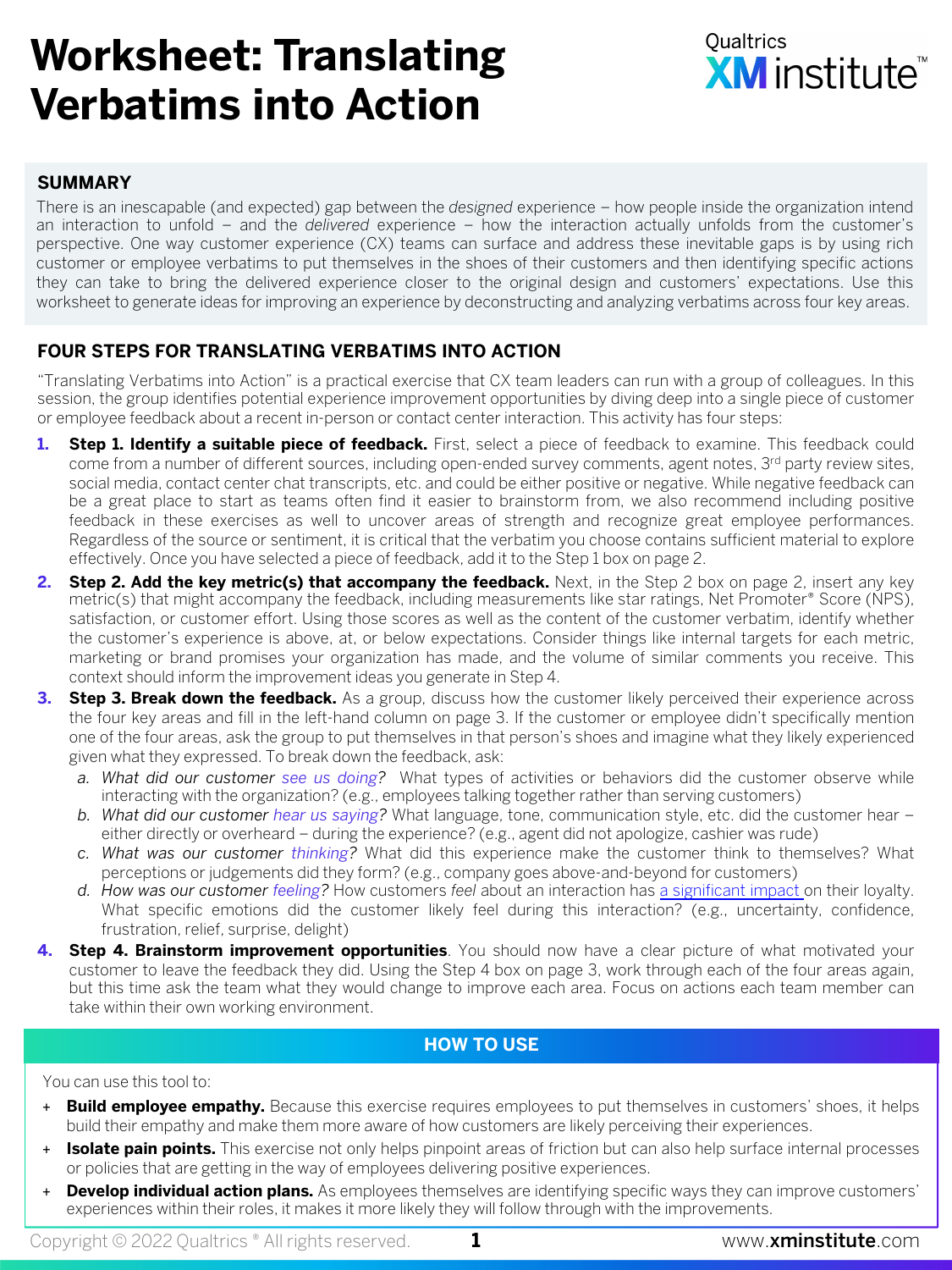# **Worksheet: Translating Verbatims into Action**



### **Step 1**

Identify a suitable piece of customer feedback to explore.

Add customer or employee verbatim here…

## **Step 2**

Add the key metric(s) that accompany the feedback.

| Metric: |  |  |
|---------|--|--|
| Score:  |  |  |

Think about the comments and experience scores in context. Are they above or below the expectations you, your team and your organisation set?

Add additional context here…